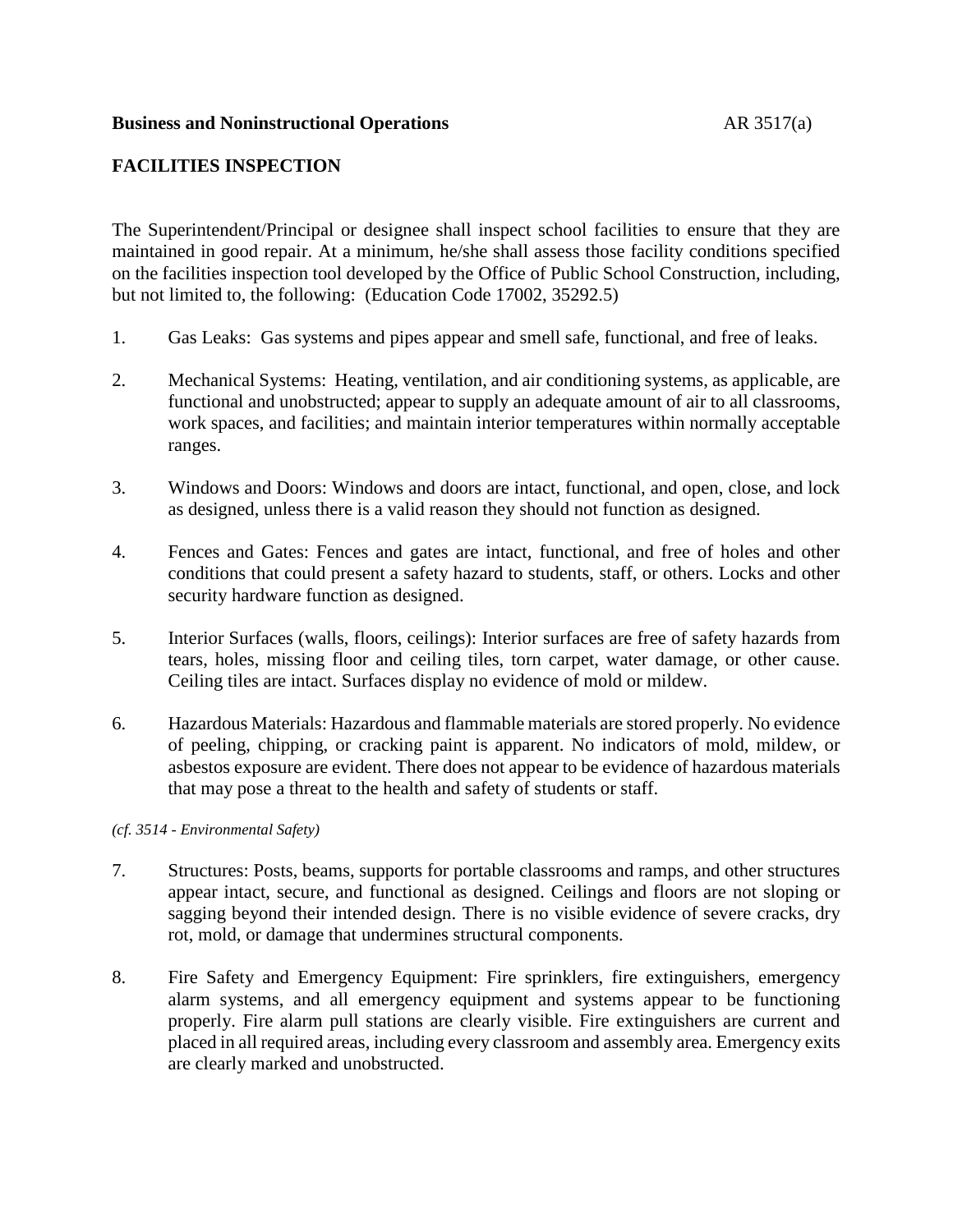# **FACILITIES INSPECTION** (continued)

- 9. Electrical Systems: Electrical systems, components, and equipment, including switches, junction boxes, panels, wiring, outlets, and light fixtures, are securely enclosed, properly covered and guarded from student access, and appear to be working properly.
- 10. Lighting: Interior and exterior lighting appearsto be adequate and working properly. Lights do not flicker, dim, or malfunction, and there is no unusual hum or noise from light fixtures.
- 11. Pest/Vermin Infestation: No visible or odorous indicators of pest or vermin infestation are evident.
- 12. Drinking Fountains: Interior and exterior drinking fountains are functional, accessible, and free of leaks. Drinking water pressure is adequate. Fountain water is clear and without unusual taste or odor, and moss, mold, or excessive staining is not evident.
- 13. Restrooms: Restrooms are fully operational, maintained and cleaned regularly, and stocked at all times with supplies (including toilet paper, soap, and paper towels or functional hand dryers) in accordance with Education Code 35292.5. The school keeps all restrooms open during school hours when students are not in classes and keeps a sufficient number of restrooms open during school hours when students are in classes, except when necessary to temporarily close a restroom for student safety or to repair the facility.

In addition, in a school serving any of grades 6-12 in which 40 percent or more of the students in the school or school attendance area are from low-income families, at least 50 percent of the school's restrooms are stocked with feminine hygiene products, for which students are not charged. (Education Code 35292.6; 20 USC 6314)

- 14. Sewers: The sanitary sewer system controls odors as designed, displays no signs of stoppage, backup, or flooding in school facilities or on school grounds, and appears to be functioning properly.
- 15. Roofs: Roofs, gutters, roof drains, and downspouts appear to be functioning properly and are free of visible damage and evidence of disrepair when observed from the ground from inside and outside the building.
- 16. Drainage: School grounds do not exhibit signs of drainage problems, such as visible evidence of flooded areas, eroded soil, water damage to asphalt playgrounds or parking areas, or clogged storm drain inlets.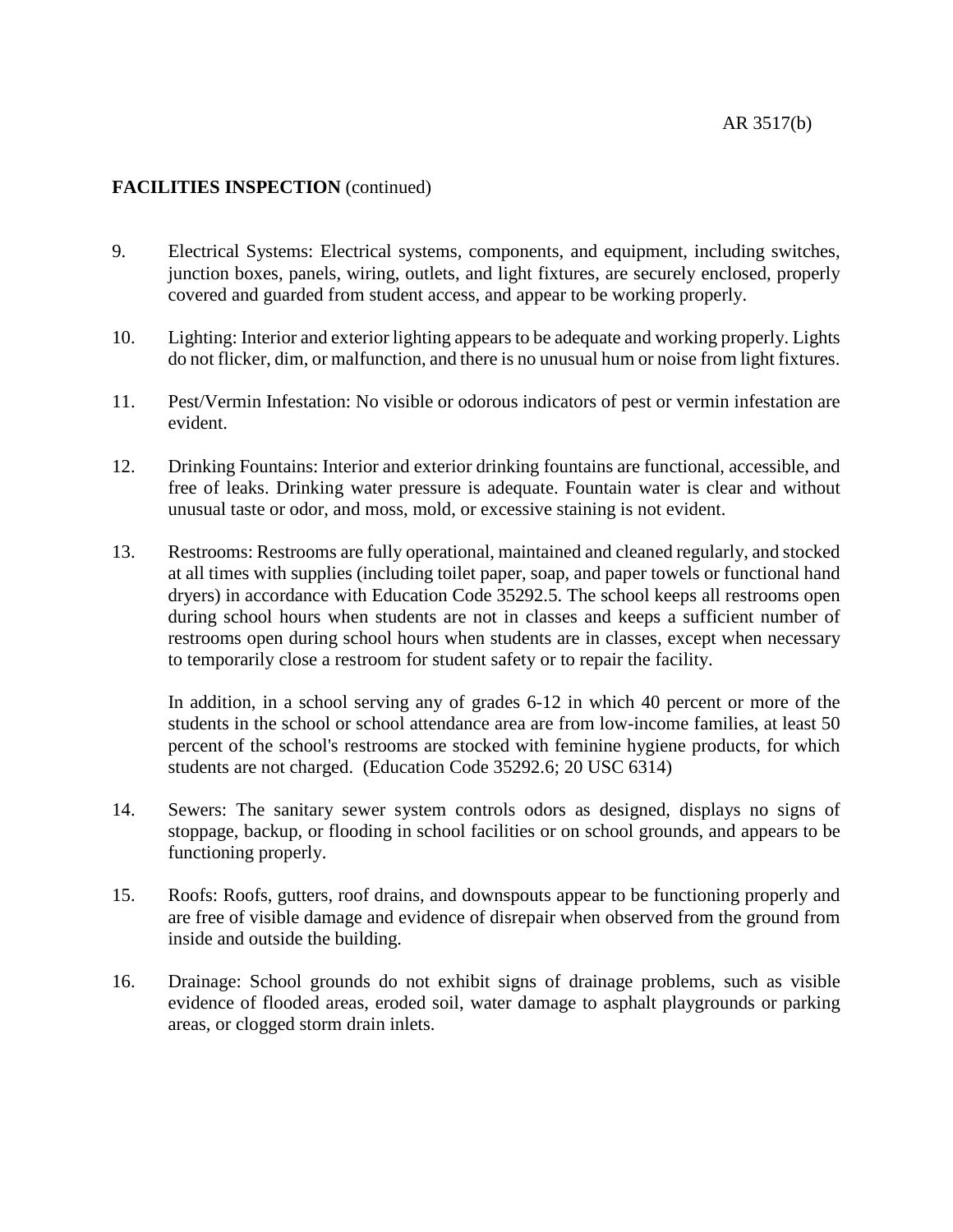# **FACILITIES INSPECTION** (continued)

- 17. Playground/School Grounds: Playground equipment (exterior fixtures, seating, tables, and equipment), school grounds, fields, walkways, and parking lot surfaces are functional and free of significant cracks, trip hazards, holes, deterioration that affects functionality or safety, and other health and safety hazards.
- 18. Overall Cleanliness: School grounds, buildings, common areas, and individual rooms appear to have been cleaned regularly and are free of accumulated refuse and unabated graffiti. Restrooms, drinking fountains, and food preparation or serving areas appear to have been cleaned each day that school is in session.

In addition, to ensure the health and safety of students, the Superintendent/Principal or designee shall provide for the testing of drinking water on campus and of the soil and painted surfaces of school facilities for the presence of lead and/or other harmful substances, in accordance with state and federal standards.

The Superintendent/Principal or designee shall ensure that any necessary repairs or removal of hazards identified during the inspection are made in a timely and expeditious manner.

An assessment of the safety, cleanliness, and adequacy of school facilities, including any needed maintenance to ensure good repair as defined in Education Code 17002, shall be reported on the school accountability report card. (Education Code 33126)

#### *(cf. 0510 - School Accountability Report Card)*

Any complaint alleging a school facility condition that poses an emergency or urgent threat to the health or safety of students or staff, or alleging that a school restroom is not clean, maintained, or kept open, shall be addressed in accordance with AR 1312.4 - Williams Uniform Complaint Procedures.

### *(cf. 1312.4 - Williams Uniform Complaint Procedures)*

The Superintendent/Principal or designee shall provide the Board with regular reports regarding the district's facility inspection program and updates of any visits to the school by the County Superintendent of Schools.

*Legal Reference: (see next page)*